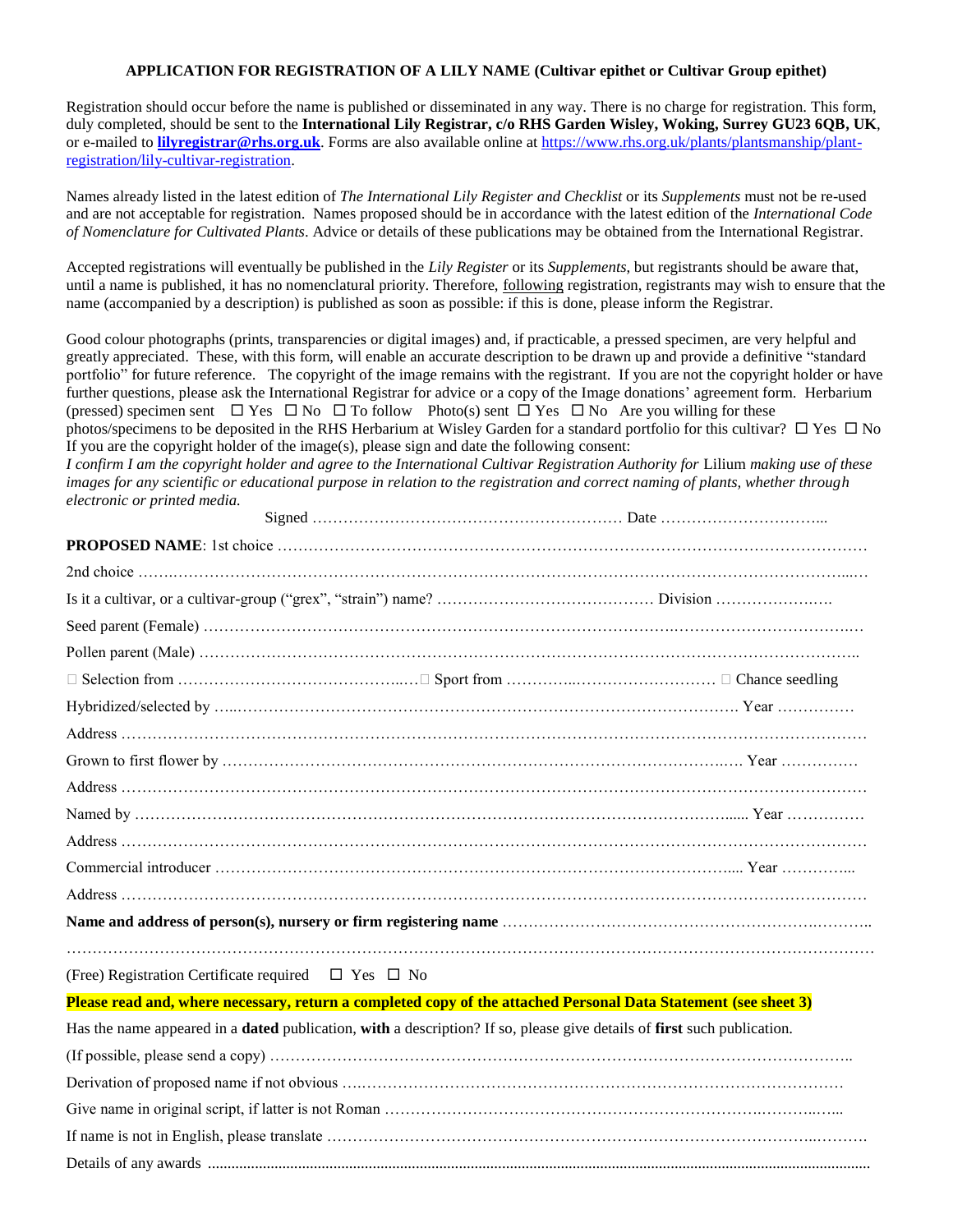| Please state any trade designations ("commercial synonyms") or trademarks used in marketing the plant<br>DESCRIPTION: if possible, please supply colour references from the RHS Colour Chart (1966, 1986, 1995, 2001, 2007 or 2015: |        |                                                                                                                                                                                                |  |  |
|-------------------------------------------------------------------------------------------------------------------------------------------------------------------------------------------------------------------------------------|--------|------------------------------------------------------------------------------------------------------------------------------------------------------------------------------------------------|--|--|
|                                                                                                                                                                                                                                     |        |                                                                                                                                                                                                |  |  |
| <b>FLOWERS:</b>                                                                                                                                                                                                                     | Aspect | $\Box$ (a) upward-facing<br>$\Box$ (b) outward-facing $\Box$ (c) downward-facing                                                                                                               |  |  |
|                                                                                                                                                                                                                                     | Form   | $\Box$ (a) trumpet-shaped $\Box$ (b) bowl-shaped $\Box$ (c) flat $\Box$ (d) tepals markedly recurved in the<br>typical final shape $(e.g.$ as in $L$ martagon,<br>L. pumilum or their hybrids) |  |  |
|                                                                                                                                                                                                                                     |        | (Flowers may overlap for the character states listed: if so, please indicate both, e.g. "a-b" if flower is upward- to outward-facing.)                                                         |  |  |
|                                                                                                                                                                                                                                     |        |                                                                                                                                                                                                |  |  |
|                                                                                                                                                                                                                                     |        |                                                                                                                                                                                                |  |  |
|                                                                                                                                                                                                                                     |        |                                                                                                                                                                                                |  |  |
|                                                                                                                                                                                                                                     |        |                                                                                                                                                                                                |  |  |
|                                                                                                                                                                                                                                     |        |                                                                                                                                                                                                |  |  |
|                                                                                                                                                                                                                                     |        |                                                                                                                                                                                                |  |  |
|                                                                                                                                                                                                                                     |        |                                                                                                                                                                                                |  |  |
|                                                                                                                                                                                                                                     |        |                                                                                                                                                                                                |  |  |
|                                                                                                                                                                                                                                     |        | Tips: $\Box$ not recurved $\Box$ slightly recurved $\Box$ recurved $\Box$ strongly recurved                                                                                                    |  |  |
|                                                                                                                                                                                                                                     |        |                                                                                                                                                                                                |  |  |
|                                                                                                                                                                                                                                     |        |                                                                                                                                                                                                |  |  |
|                                                                                                                                                                                                                                     |        |                                                                                                                                                                                                |  |  |
|                                                                                                                                                                                                                                     |        | Further distinguishing characters (e.g. stem-bulbils, type of inflorescence, leaf glossiness, pedicel length or stoutness, tetraploidy)                                                        |  |  |
|                                                                                                                                                                                                                                     |        |                                                                                                                                                                                                |  |  |
|                                                                                                                                                                                                                                     |        | Thank you very much for taking the time and trouble to complete this form                                                                                                                      |  |  |
|                                                                                                                                                                                                                                     |        | This part of the form is for the use of the International Registrar                                                                                                                            |  |  |

| Personal Data Statement received: Yes / No | Certificate(s) required Yes/No Date despatched |
|--------------------------------------------|------------------------------------------------|
|                                            |                                                |

© Royal Horticultural Society, April 2019